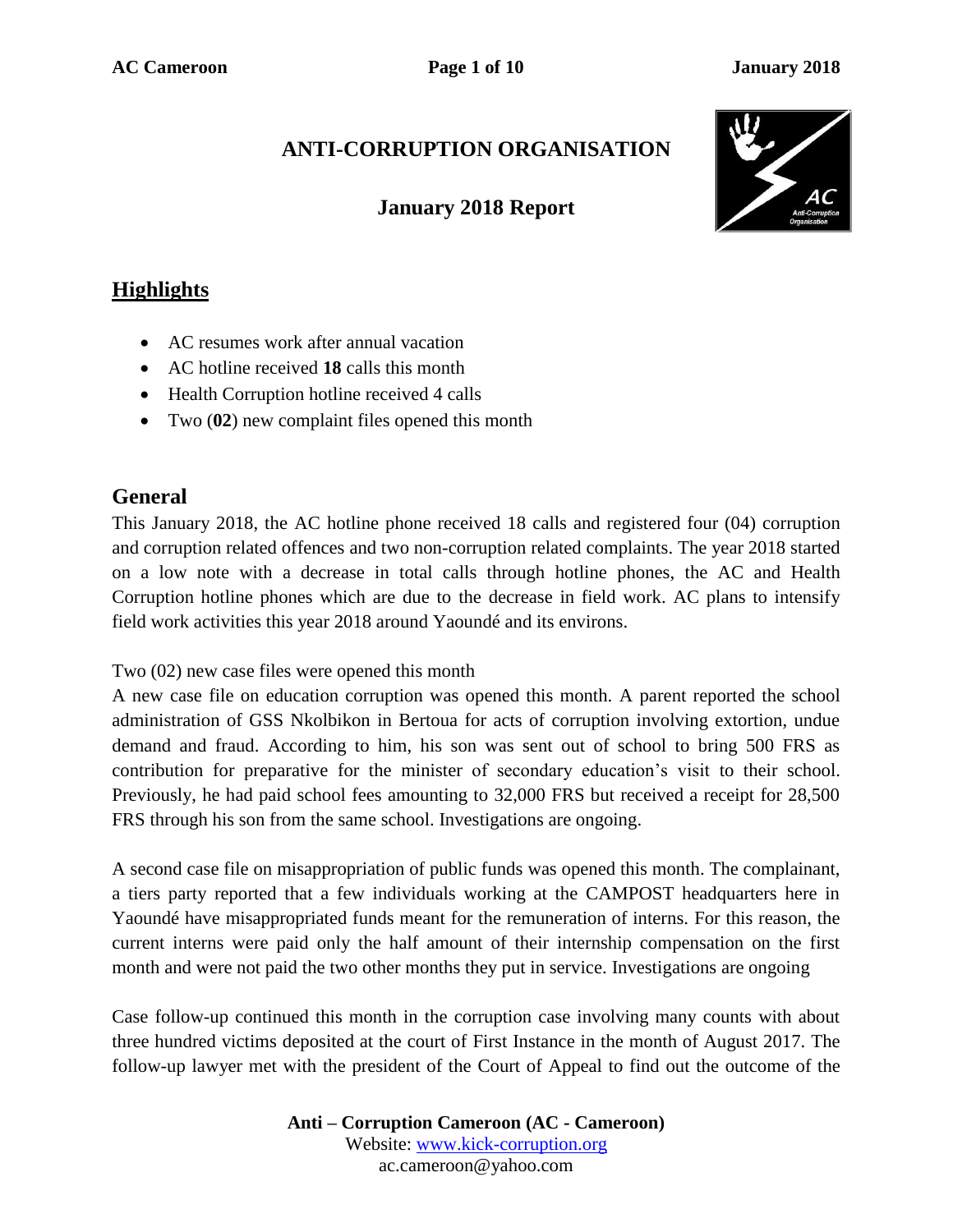case file and was requested to seize the prosecutor general in writing to demand that he transmit the case file to the president of the court of appeal as prescribed by law, which the lawyer did.

## **AC Hotline Phone**

The AC hotline phone received 18 calls this month of January 2018, registering four (04) corruption and corruption related offences and two non-corruption offences. The calls have been analyzed and represented on charts as seen below;



Responsive calls were 78% received through the AC hotline phone while 22% of callers' numbers were non-responsive.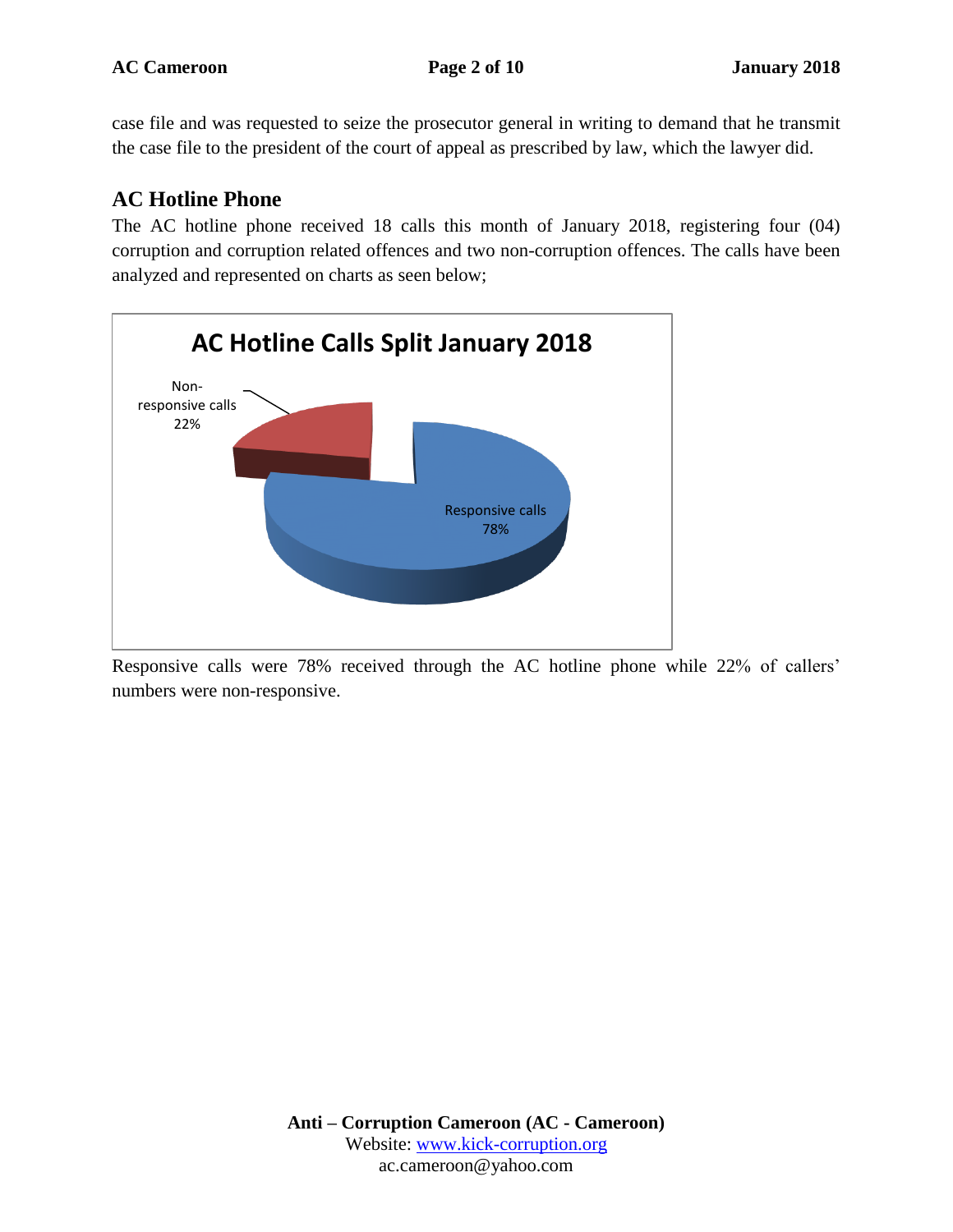

This month of January 2018, 60% of callers reported no complaint. There were mostly congratulatory calls to encourage AC work and to extend New Year wishes to the AC team. 27% of callers had corruption related offences to report while 13% of callers had non-corruption related offences to report.



Complaints against bribery and corruption, misappropriation of public funds, fraud and extortion were all equally represented this month with 25% each.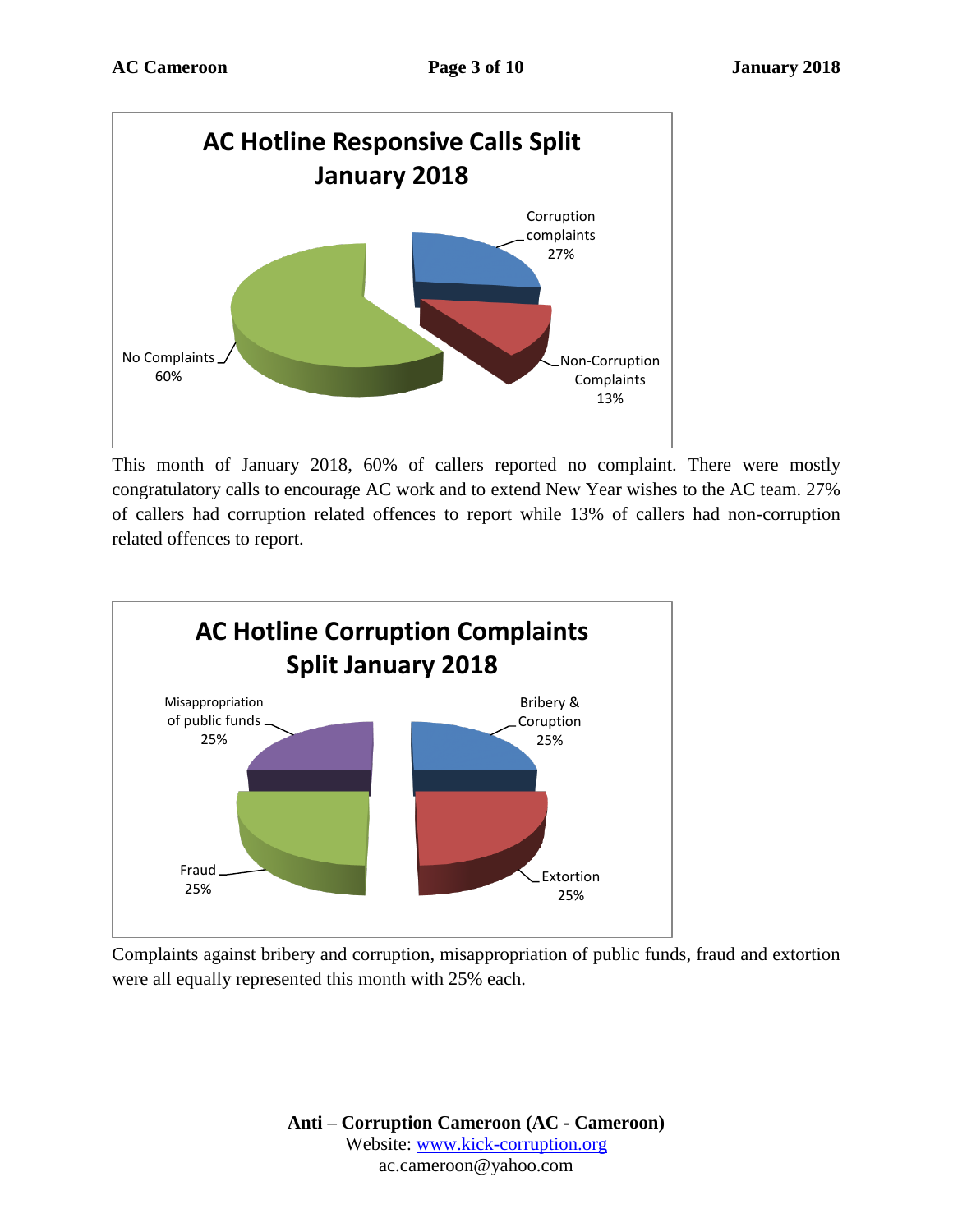

Private problems and scamming were the non-corruption complaints registered this month with each representing 50% of non-corruption complaints.



### **Gender**

78% of participants in calls this January 2018 were the male gender while the female gender made up only 22% of callers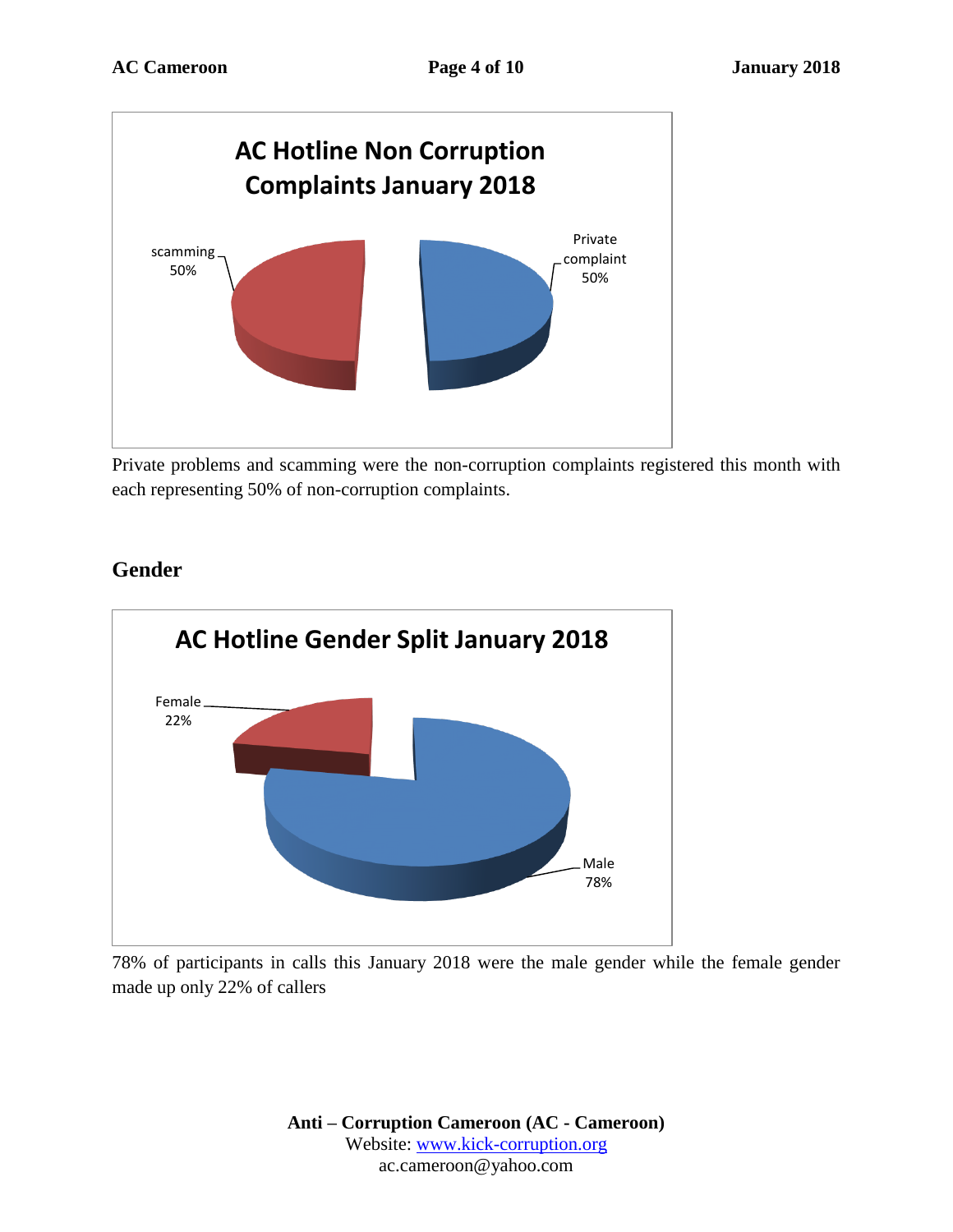### **Age Range of Callers**



The adult age range participated with the most calls representing 55% of total callers, the youth age range with 36% of calls and the elderly which for most of the past months has been inactive or unrepresented had 9%.

### **Regional Representation**



The Centre region registered 50% of calls received followed by the Littoral and South West regions with 17%, the South and North West regions registering 8% of calls each. The Centre

> **Anti – Corruption Cameroon (AC - Cameroon)** Website: [www.kick-corruption.org](http://www.kick-corruption.org/) ac.cameroon@yahoo.com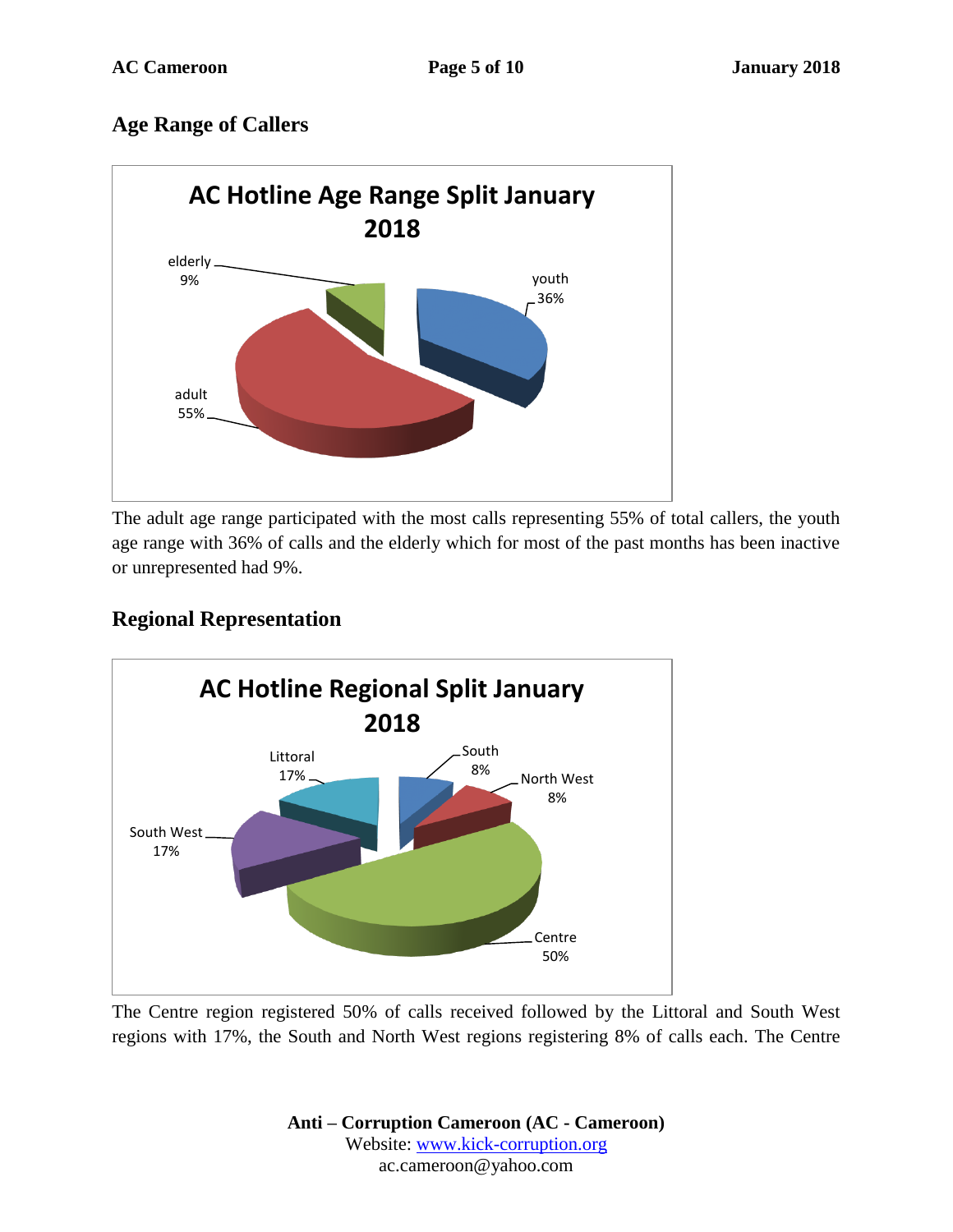region continues to have the highest number of callers because it is the zone most frequented during field work.

#### **Investigations**

Investigations are ongoing on a new case file on education corruption opened this month. A disgruntled parent reported the school administration of Government Secondary School (GSS) Nkolbikon in Bertoua for acts of corruption involving extortion, undue demand and fraud. According to him, his son was sent out of school to bring 500 FRS which they claimed was contribution fee for all students meant to be used to prepare for the visit of the minister of secondary education to their school. He complained that this school is noted for making frivolous requests all the time using some lame motives just to extort money from parents at every given occasion that presents.

He added also that he had previously paid school fees amounting to 32,000 FRS for his son in this same school but received a receipt for 28,500 FRS through his son. The parent has been asked to provide evidence like the fraudulent receipts that can permit AC continue with the investigations.

Investigations are also ongoing on a new complaint file on misappropriation of public funds opened this month. The complainant, a tiers party reported that a few individuals working at the Cameroon Postal Telecommunications, CAMPOST headquarters here in Yaounde have misappropriated funds meant for the remuneration of interns. For this reason, the current interns were paid only half of the amount of their internship compensation on the first month and were not paid the two other months they put in service.

As he recounted, the board had set aside 500 million for the payment of interns for their contribution to CAMPOST for the year 2016-2017. Each intern was entitled to 150,000 FRS monthly compensation, but this amount was cut into half for the first month and the present interns received 75,000 FRS instead. The interns are coming to the close of their internship and have not yet been paid for the services they have contributed to CAMPOST for the other two months and he says he is very sure they will leave with promises to get their payment later which they will never get because that is what has been happening in previous years.

#### **Legal follow-up**

Case follow-up continued this month in the corruption case involving many counts with about three hundred victims deposited at the court of First Instance in the month of August 2017. The follow-up lawyer met with the president of the Court 0f Appeal who is supposed to designate both the legal department in charge of instituting prosecution and the competent trial court to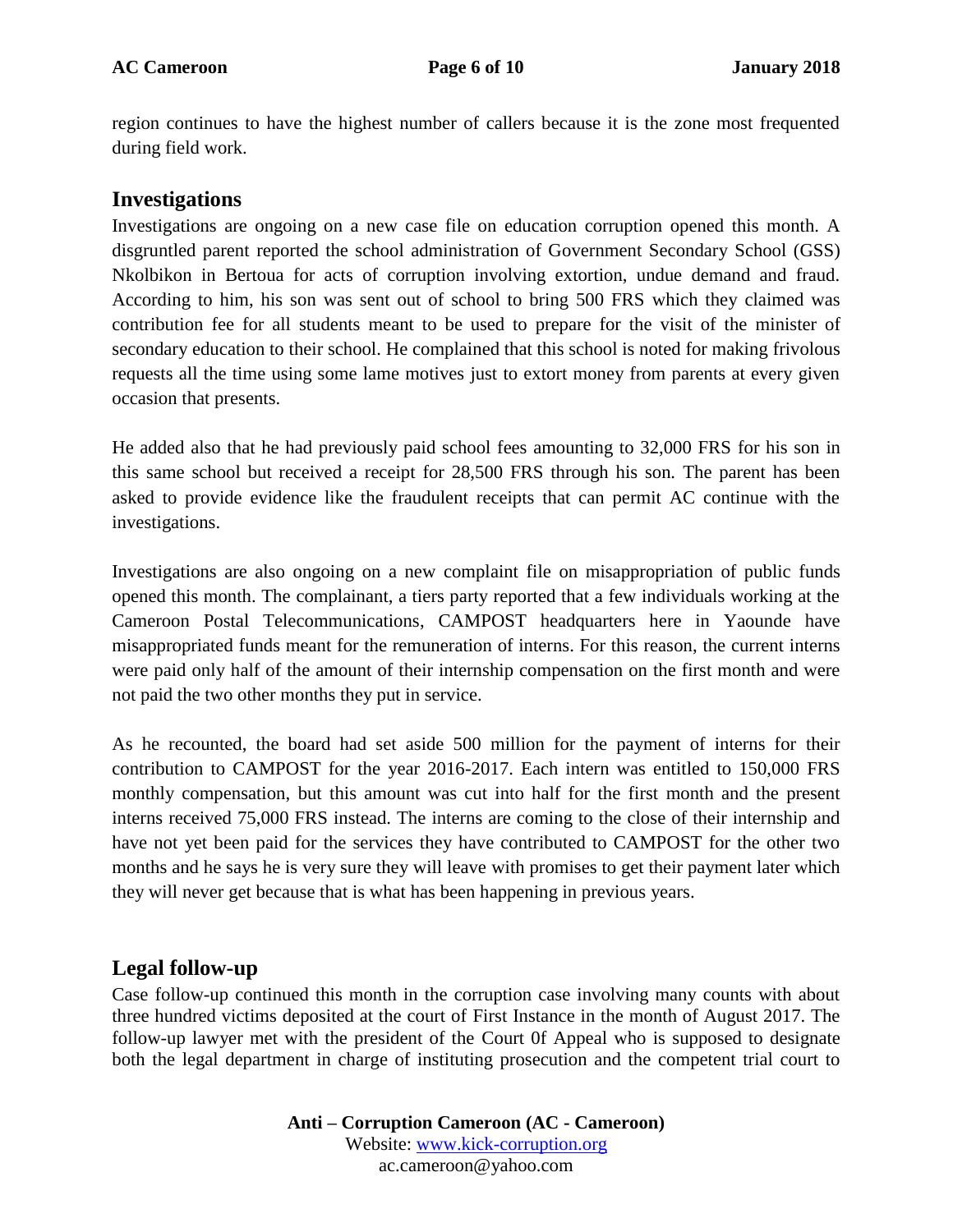hear and determine the matter to find out the outcome of the case file and was requested to seize the prosecutor in writing to demand that he transmit the case file to the president of the Court of Appeal as legal procedure demands. The lawyer has written to the prosecutor and AC is awaiting the response of this new step.

#### **Media and External Relations**

Media activity was engaged this month to cover the corruption case involving many counts with about three hundred victims deposited at the court of First Instance in the month of August 2017.

The objective was to use the media as a platform to bring the ANOSILP case to the limelight and put pressure on the judiciary to speed up the procedure in court.

In this light, two radio talk shows were aired from the MB1 radio lasting 9 minutes and above and, one written press produced through Le Messager Newspaper.

### **Health Corruption Hotline**

The Health Corruption hotline phone received 4 calls this month of January 2018, a drastic drop from last month's calls and with no complaints registered. The drop of calls and complaints is blamed on the continuous lack of health corruption field activities which is usually the main reason that induces callers to call and report when their rights to access healthcare are infringed. Data from the calls has been analyzed as is represented on charts below.



This month of January 2018, 75% of health calls were responsive while 25% of callers' number was unavailable. Most of the callers called to extend New Year wishes to AC.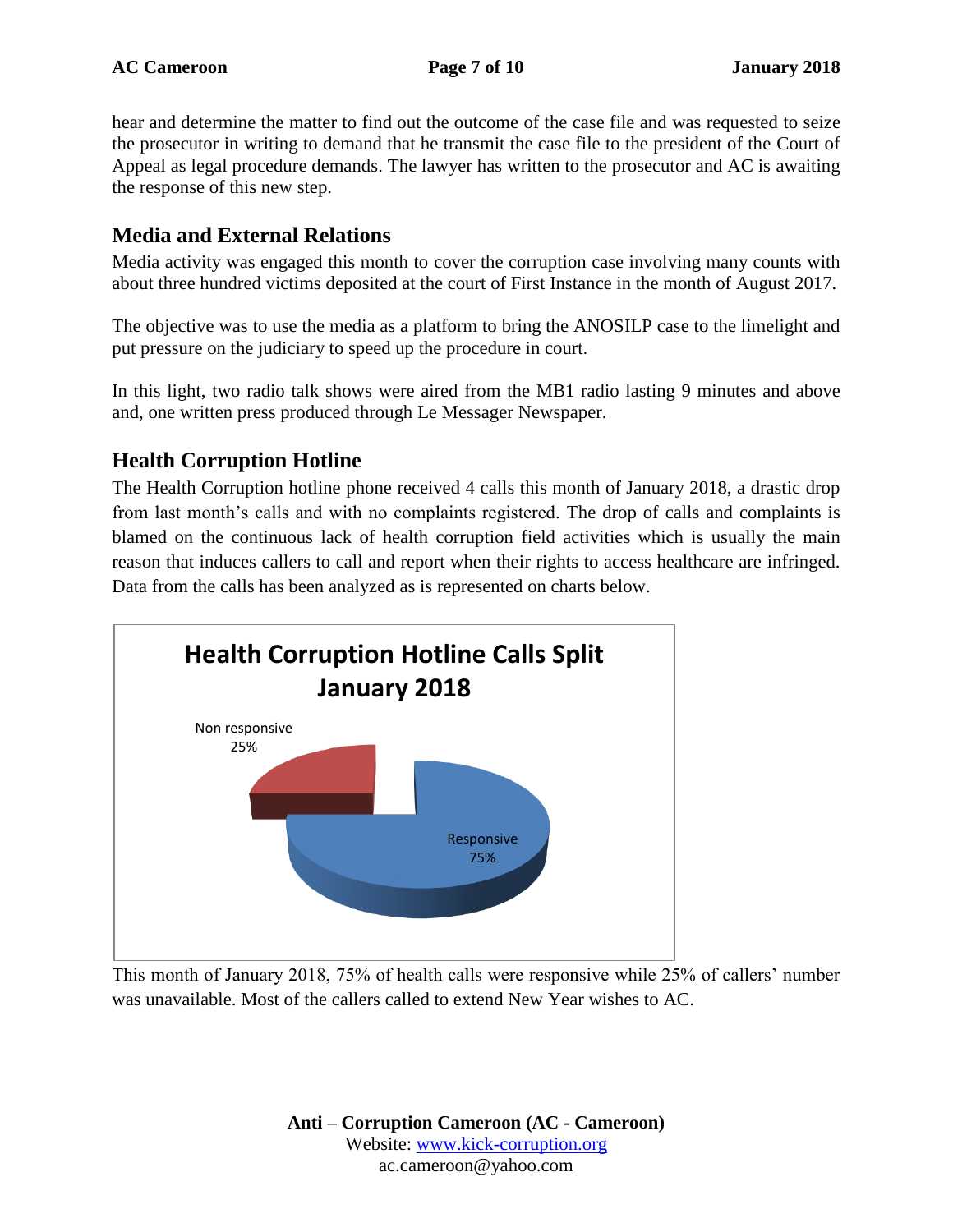### **Gender**



67% of callers this month of January 2018 were the male gender while 33% of calls were the female gender

# **Age Range of Callers**



Just two age range groups participated in this month's calls, the adult age range with 67% and the youth age range with 33%. The elderly age range is missing from action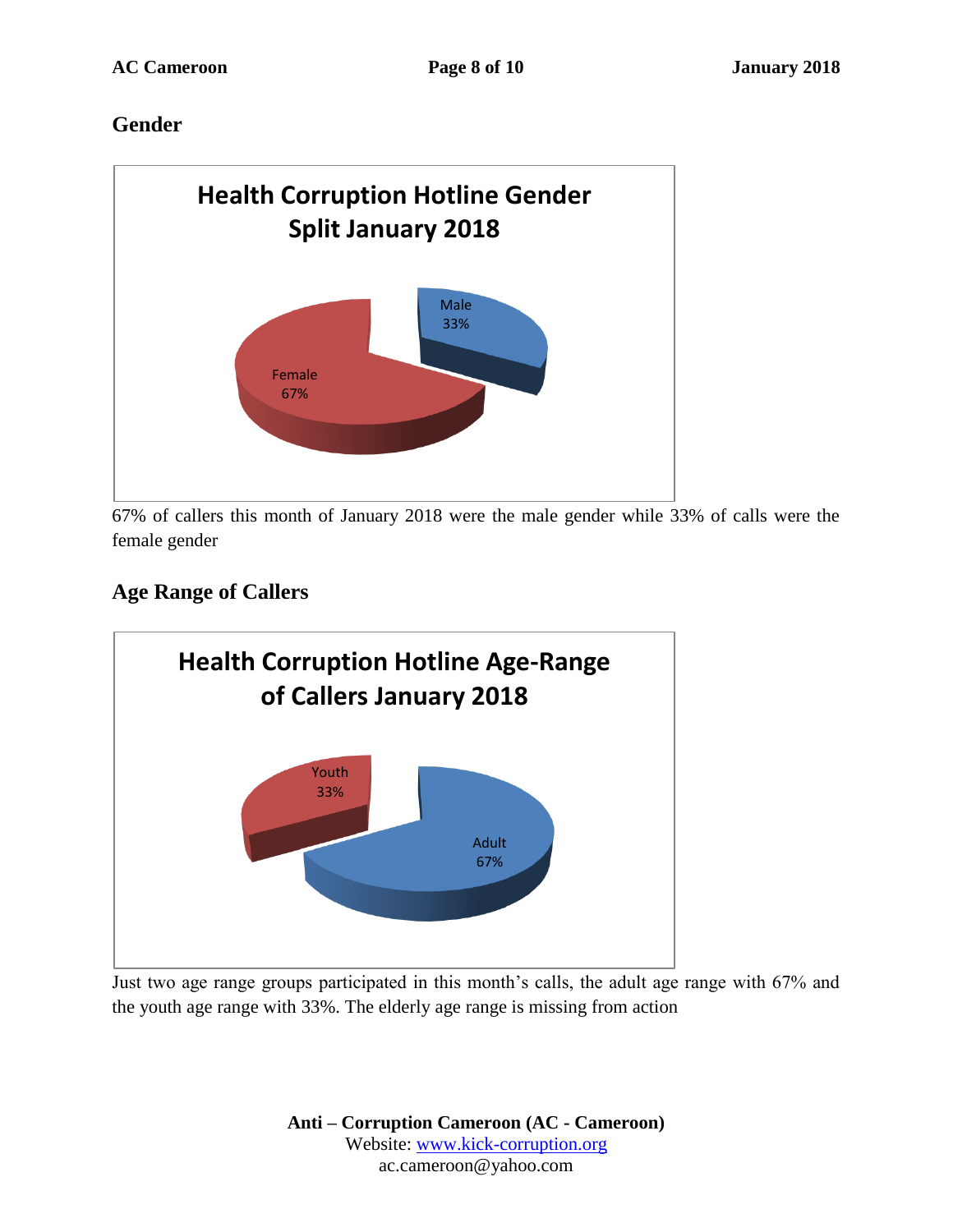### **Regional Representation**



Just two regions participated in Health Corruption calls this month, the South West region with 67% and the Adamawa region with 33%